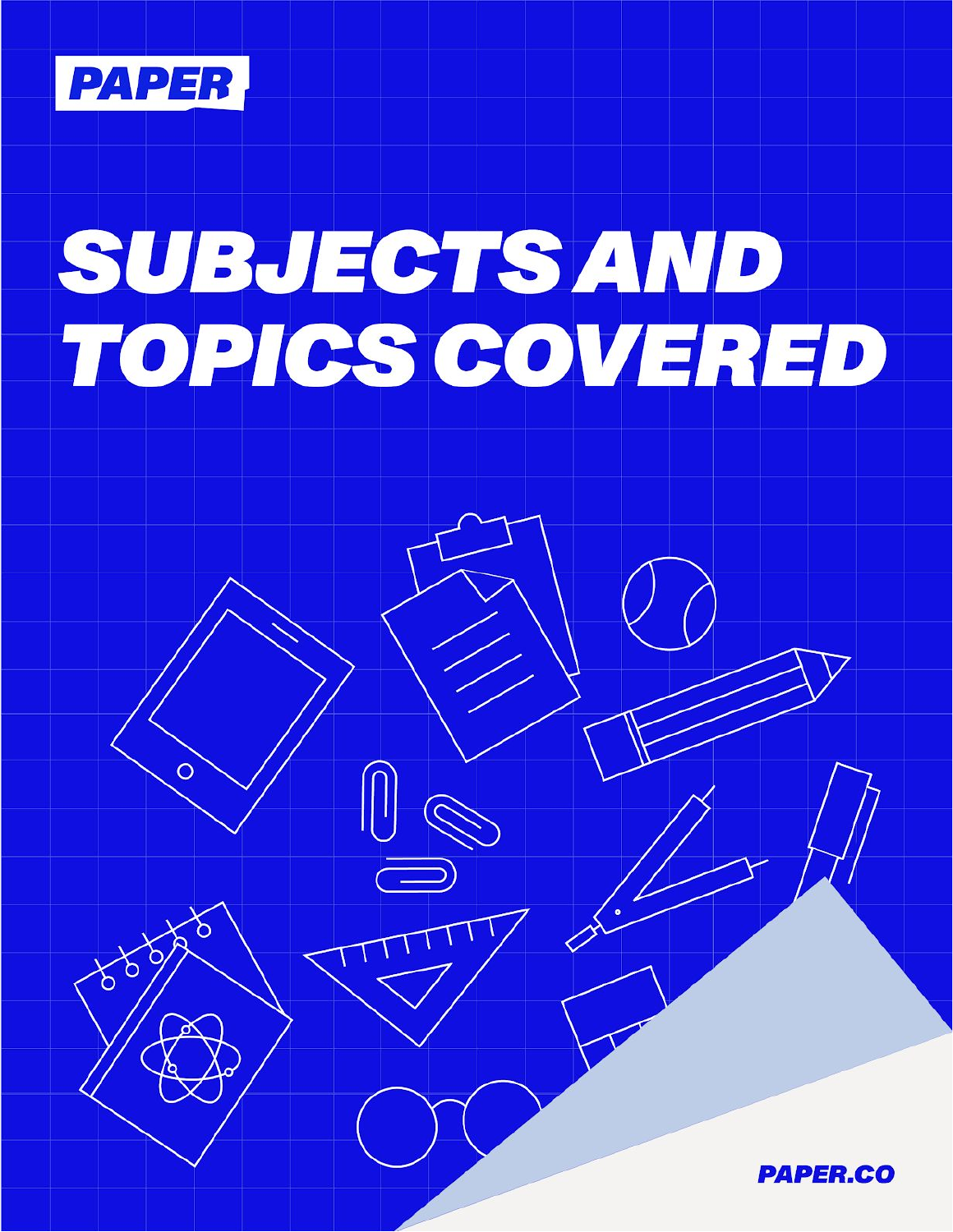# MATHEMATICS

Basic Arithmetic Basic Geometry Basic Algebra

## ADVANCED ARITHMETIC

Complex Numbers Prime Numbers Number Theory Irrational Numbers Quotient and Remainder

## **CALCULUS**

Rate of Change Partial Derivatives Limits Related Rates Differential Equations Implicit Differentiation Integrals Slope of a Tangent Line **Derivatives Continuity Optimization** Fundamental Theorem of Calculus Vector (Calculus) Series

## ADVANCED GEOMETRY

Geometric Proofs Projection Parametric Equations Polar Coordinates Modeling Planes Congruence/Similarity Conic Sections Geometric Transformations Vectors (Geometric) Trigonometric Ratio

## LINEAR ALGEBRA

Gauss Elimination Dot product/Cross Product Vectors (Algebraic) **Orthogonality Matrices** Eigen Decomposition **Determinant** Norm of a Vector Vectorial Space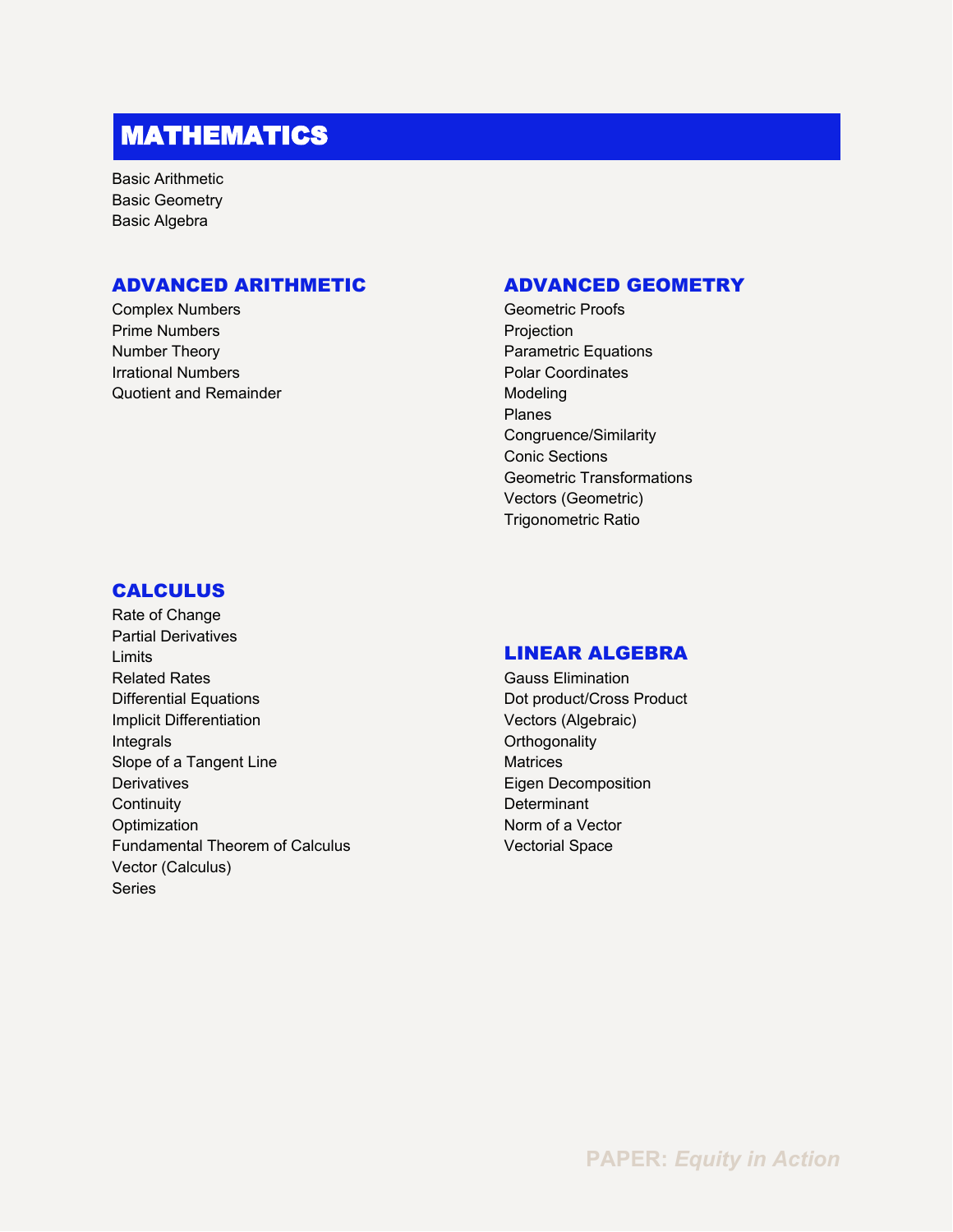## FUNCTIONS

Discrete Functions/Sequences Quadratic Functions Piecewise Functions Rational Functions Even/Odd Functions Exponential/Logarithmic Functions Trigonometric Functions Polynomial Functions Function Combination/Composition

## EQUATIONS

Rational Equations Quadratic Equations Polynomial Equations Trigonometric Equations and Identities System of Linear Equations Exponential Equations

## MONEY/FINANCIAL MATHEMATICS

Annuities and Perpetuities Profit and Loss Compound Interest Loans and Investments Reducing Balance Loans

#### PROBABILITY

Expectation and Variance Discrete Random Variable Continuous Random Variable Pascal's Triangle Conditional Probability Pascal's Triangle Conditional Probability Two-Way Tables and Venn Diagrams Bayes' Rule **Counting** Sets and Events Permutations and Combinations

## SCIENTIFIC APPLICATION

Phase Shift Exponential Growth/Decay Scientific Notation

## **STATISTICS**

Data Management Time Series Data Display Hypothesis Testing Data Types Measures of Variability Measures of Central Tendency Sampling Estimation Line of Best Fit/Regression Frequency Distribution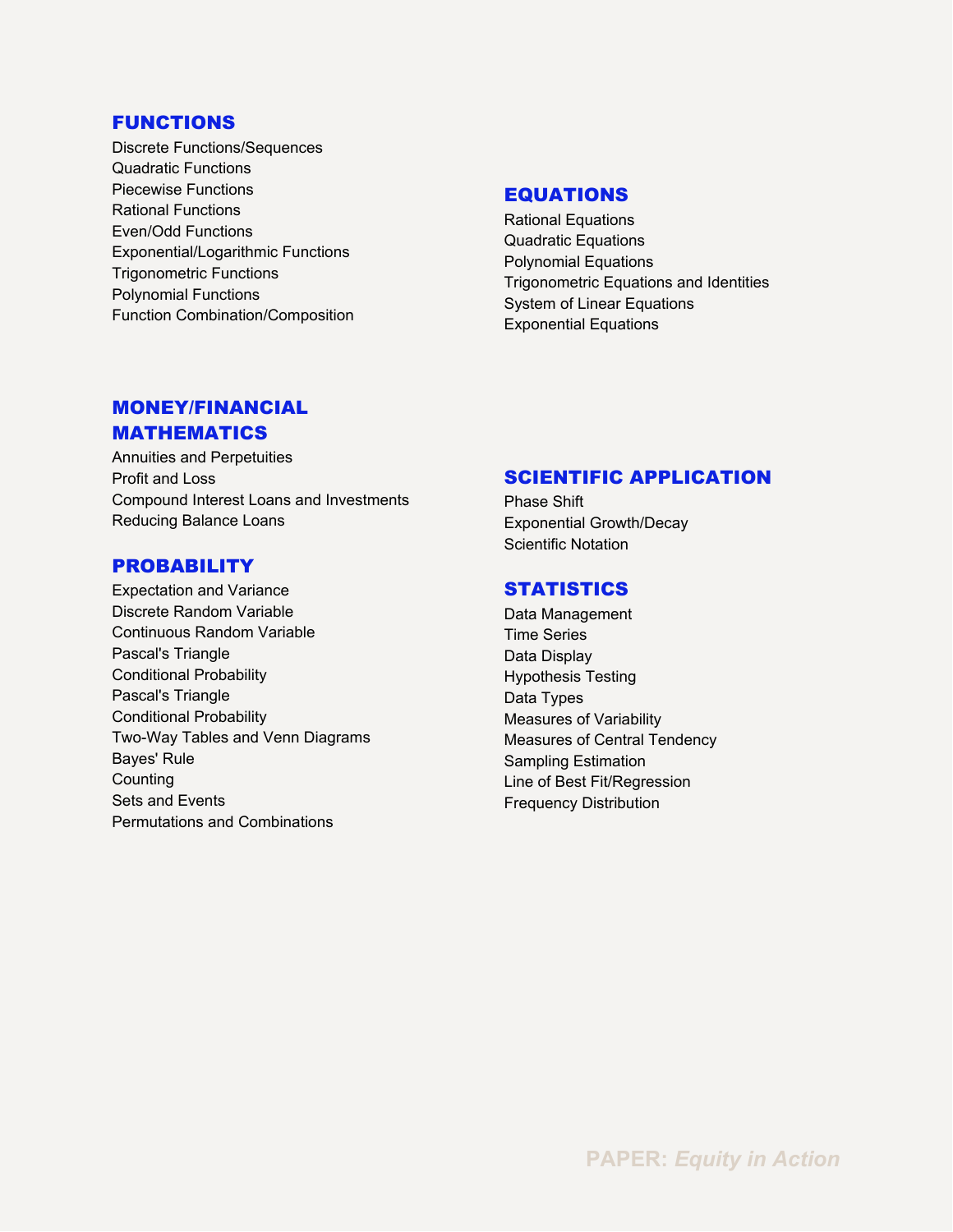# BIOLOGY

Evolution (Species) Animal Biology **Biochemistry** Biology Labs Cellular Biology Ecology/Ecosystems **Genetics** Human Biology Metabolic Processes Microbiology Molecular Biology Plant Biology Population Dynamics Taxonomy/Classification

# HEALTH SCIENCES

Biotechnology Kinesiology Medical Technologies Nutritional Science Pathogens/Diseases Physiology Science/Public Health Issues

# PHYSICS

Electric Circuits Electromagnetism and Electrostatics Energy/Work/Power Fluid Mechanics Forces and Newton's Laws/Dynamics Geometrical Optics **Gravitation Kinematics** Nuclear Fission and Fusion Physics Labs Quantum Mechanics/Special Relativity Thermodynamics Waves/Sound/Light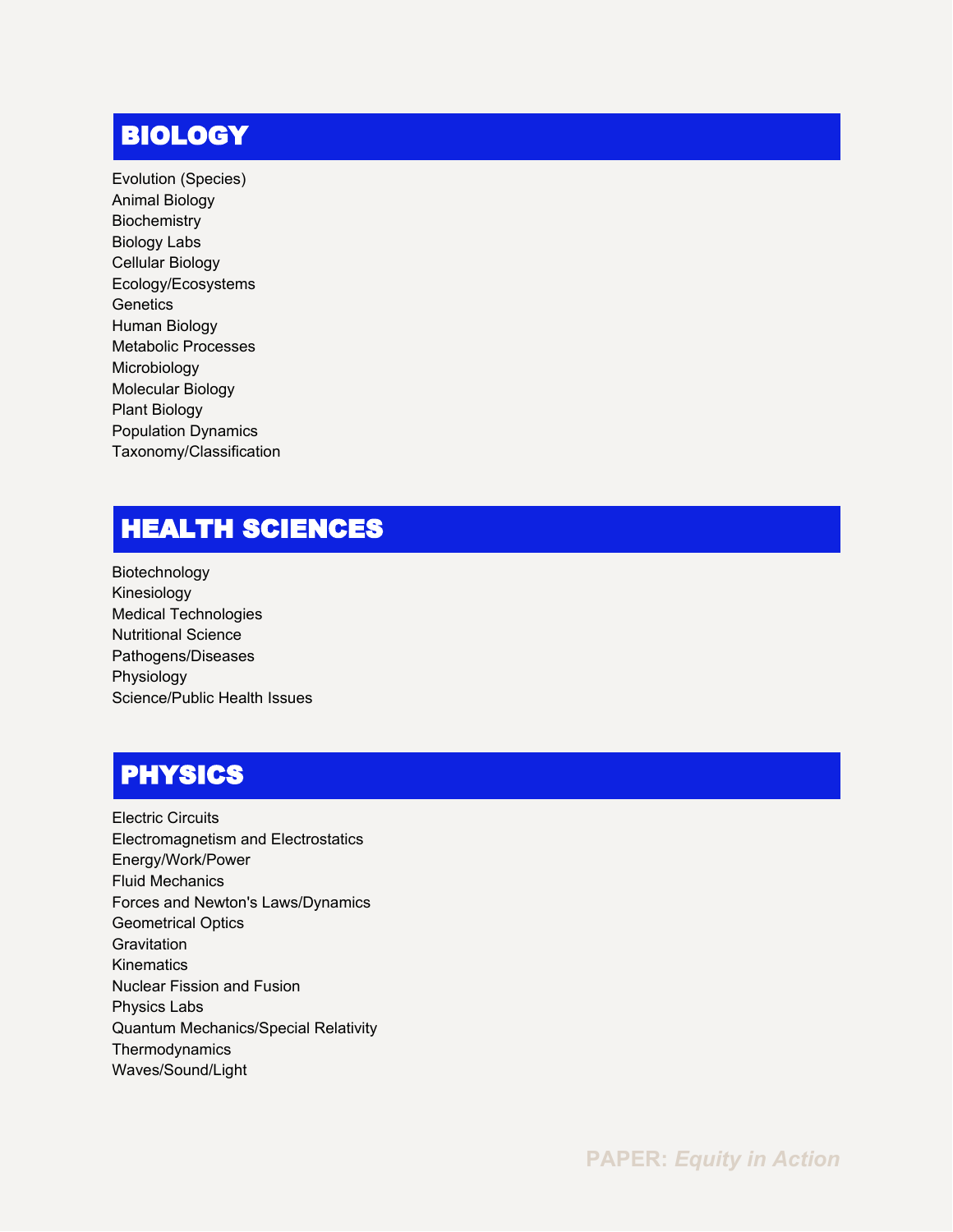# **CHEMISTRY**

Acids/Bases Atomic Theory Chemical Equilibrium Chemical Reactions Chemistry Labs Chemistry of Solutions Energy Changes/Thermochemistry Gases/Atmospheric Chemistry Moles and Matter Nomenclature/Periodic Classification Organic Chemistry Oxidation/Reduction

## ENGLISH

English as a Second Language Essay Writing Literature Studies Reading Comprehension

# **HISTORY**

American History Canadian History European History World History

# **GEOGRAPHY**

Basic Geography **Cartography** Population/Demography Resource Management Travel/Tourism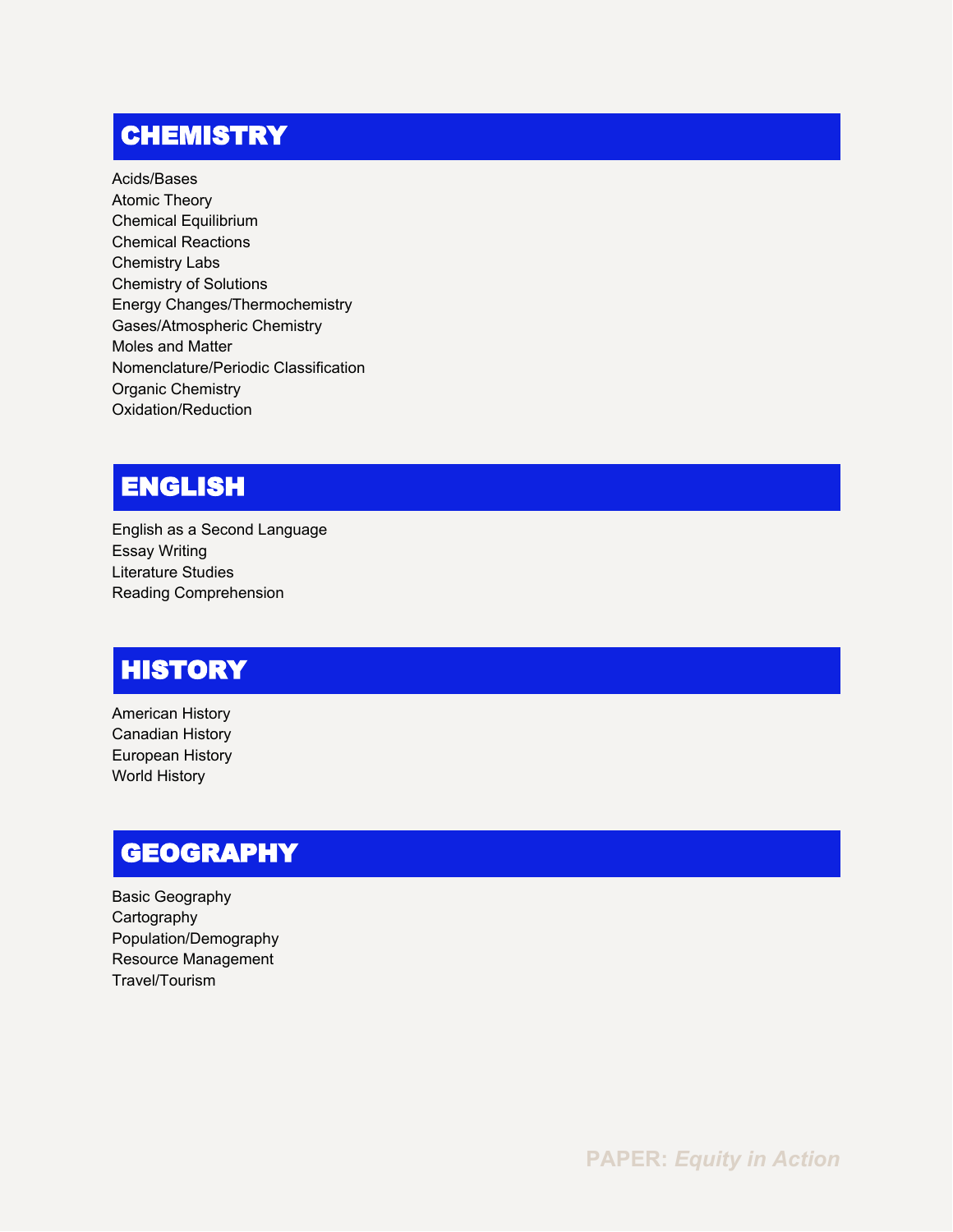## LAW

American Law Candian Law International Law

# POLITICS

American Politics Canadian Politics International Development/World Issues Political Principles/Foundations

# ECONOMICS/FINANCE

American Economy Canadian Economy Employment Finance Global Interdependence/Inequalities Macroeconomics **Microeconomics** Personal Finance Economics Principles of Economics

# **FRENCH**

French Written Comprehension French as a Second Language French Literature French Essay Writing

# MANDARIN

Mandarin as a Second Language Mandarin Essay Writing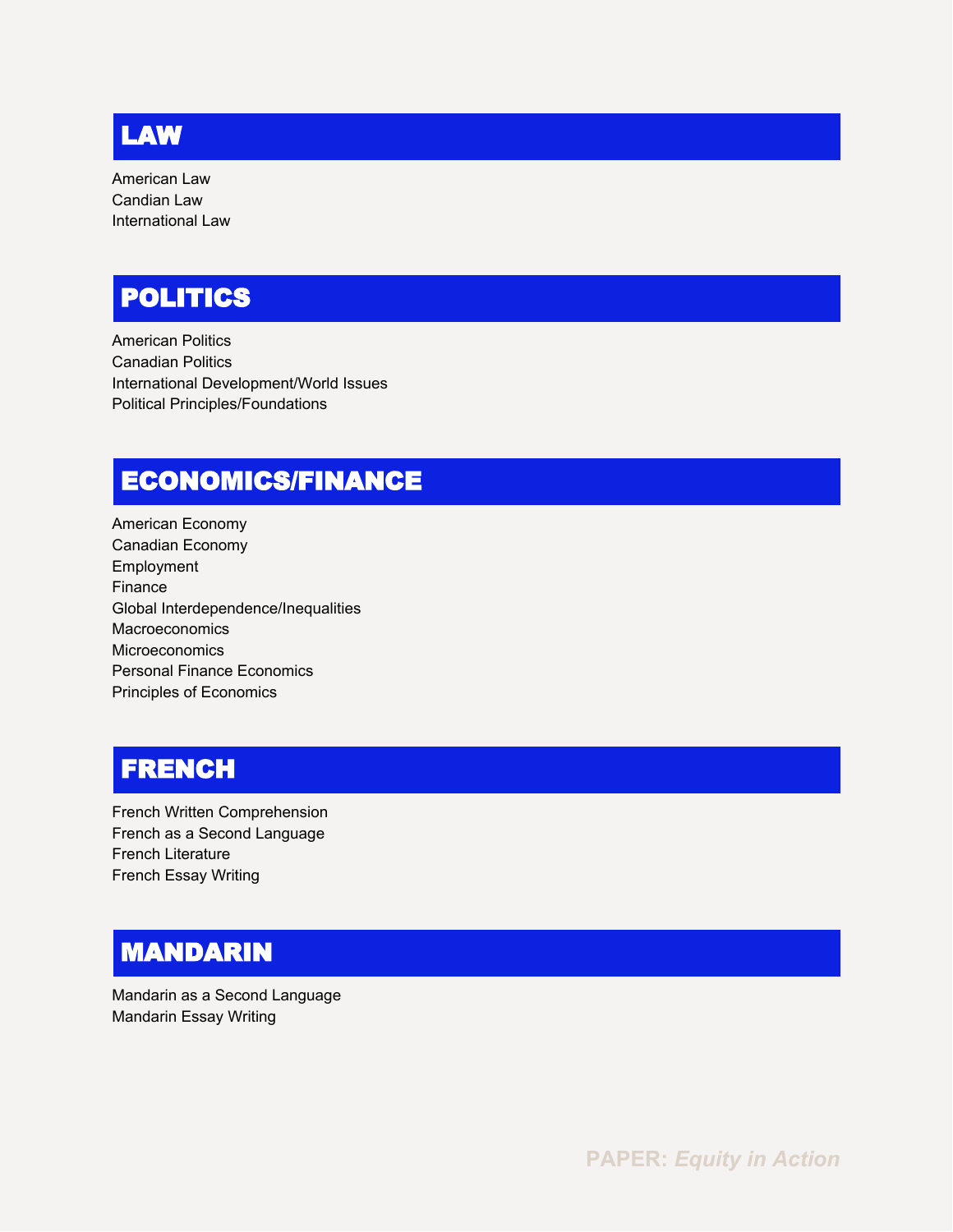# **SPANISH**

Spanish as a second language Spanish Essay Writing Spanish Literature Spanish Written Comprehension

# ARABIC

Arabic as a second language Arabic Essay Writing

# COMPUTER SCIENCE

Algorithms c++ / c / c# / objective c **Hardware** Java **Javascript** Operating Systems PHP Programming Basics Python Web Development html css

# PHYSICAL SCIENCES

Astronomy/Space Exploration Environmental Science Geology/Earth History **Oceanography** Planetary Science

# SOCIOLOGY/ANTHROPOLOGY

# PSYCHOLOGY